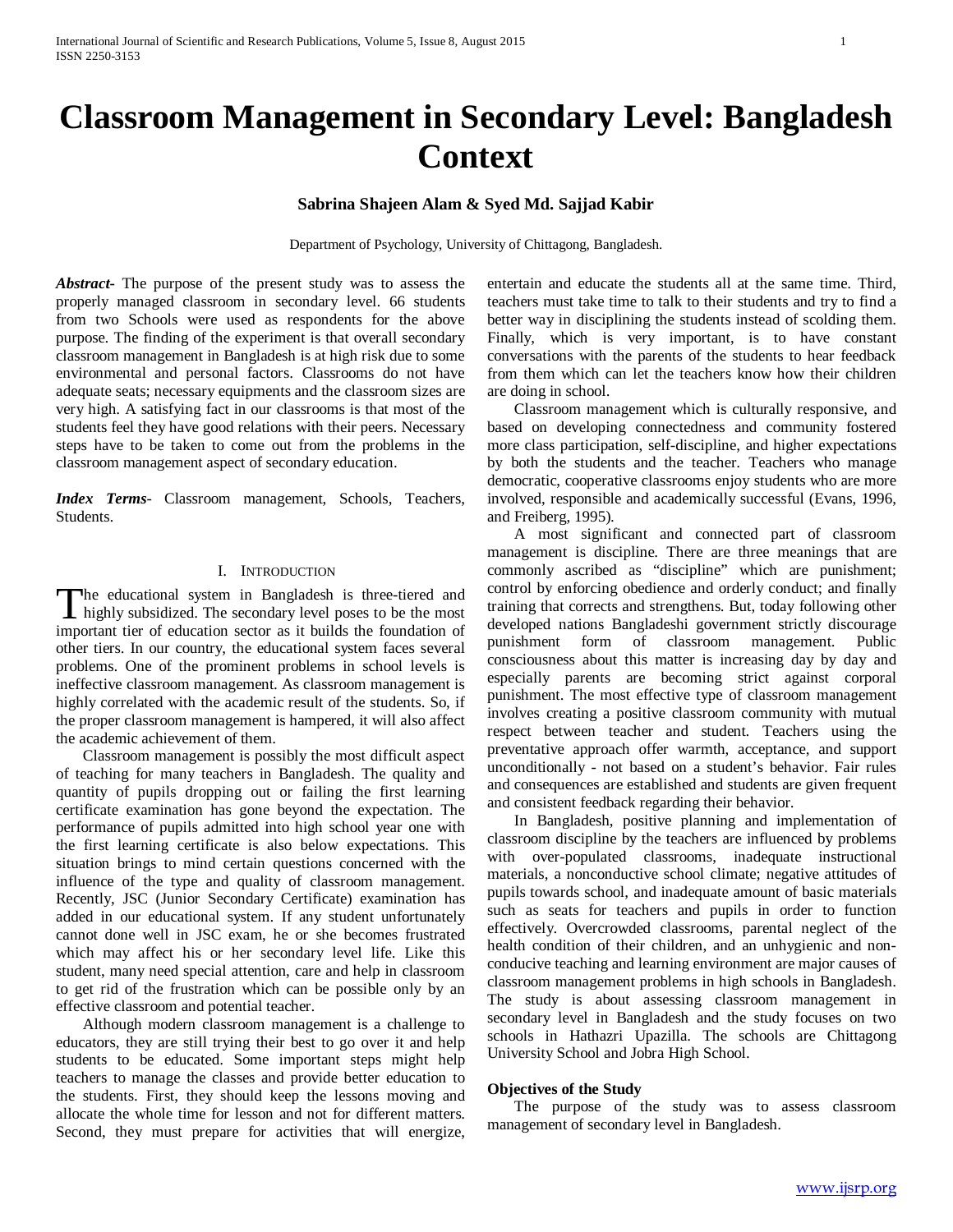## II. METHOD

#### **Sample design and Participants**

 In this study, the probability sampling technique was followed as this technique permits the researchers to specify the probability of each sampling unit being included in the sample. To determine the sample size from the universe/population, standard statistical formula in case of known population as mentioned by Kothari (2004) was used. Sample size was calculated at 90% confidence level and 10% margin of error.

The formula for calculating the sample size is as follows:

$$
n = \frac{z^2 \cdot p.q.N}{e^2 \cdot (N-1) + z^2 \cdot p.q}
$$

The estimated sample size:

$$
n = \frac{(1.96)^2 (0.50x.0.50)80}{(0.05)^2 x (80 - 1) + (1.96)^2 (0.50x.0.50)}
$$

$$
n = \frac{76.83}{1.1579} = 66.35
$$

 Indeed, the participants of the present study comprised of 66 students and they were selected randomly from two schools of Chittagong. Among them 24 were girls and 42 were boys. Age of the respondents varied from 14 to 15 with Mean of 14.50.

Education level of the students was class 9. Most of them were from same economic status that is middle class. It was assumed that the intelligence of them is almost same level.

### **Measuring Instrument**

 The questionnaire was developed to investigate the classroom management in Bangladesh. Selected respondents were interviewed with semi-structured questionnaire. For collecting the data the structured interview schedule was developed with balanced combination of both closed and openended questions. There were 33 statements of the questionnaire. The items were answered in two type of response format. One type was yes- no answer and another type was open answer.

## **Procedure**

 For collecting data from the participants under study, at first, permission from the concerned schools was sought. The questionnaire was administered to the students of the selected schools individually. Before starting the questions respondents were instructed verbally and all possible clarifications were given to on request from the respondents. There was no time limit for the respondents to complete the questionnaire. After completion of the task they were thanked for their participation.

## III. RESULTS AND DISCUSSION

 The results of the participant's response obtained by analyzing the data (Microsoft excel, 2007). The following figure shows the percentage of the interrlations among peer group



**Figure 1: Percentage of the interrlations among peer group**

 To find the correlations of the good classroom management with the interrelations among the peer groups the figure 1 shows the percentage of the students from whom 66.67% students feel that they have good relations with their peers. Almost 25.76% have very good relations with others. 6.06% students answered that they have usual relations among the peer groups. Only 1.52% reported that they have bad relationship. The percentages of the pie indicate that most of the students are satisfied with their relationship among their peers. From the result it can be said that good interrelations among peers help in well managed classroom.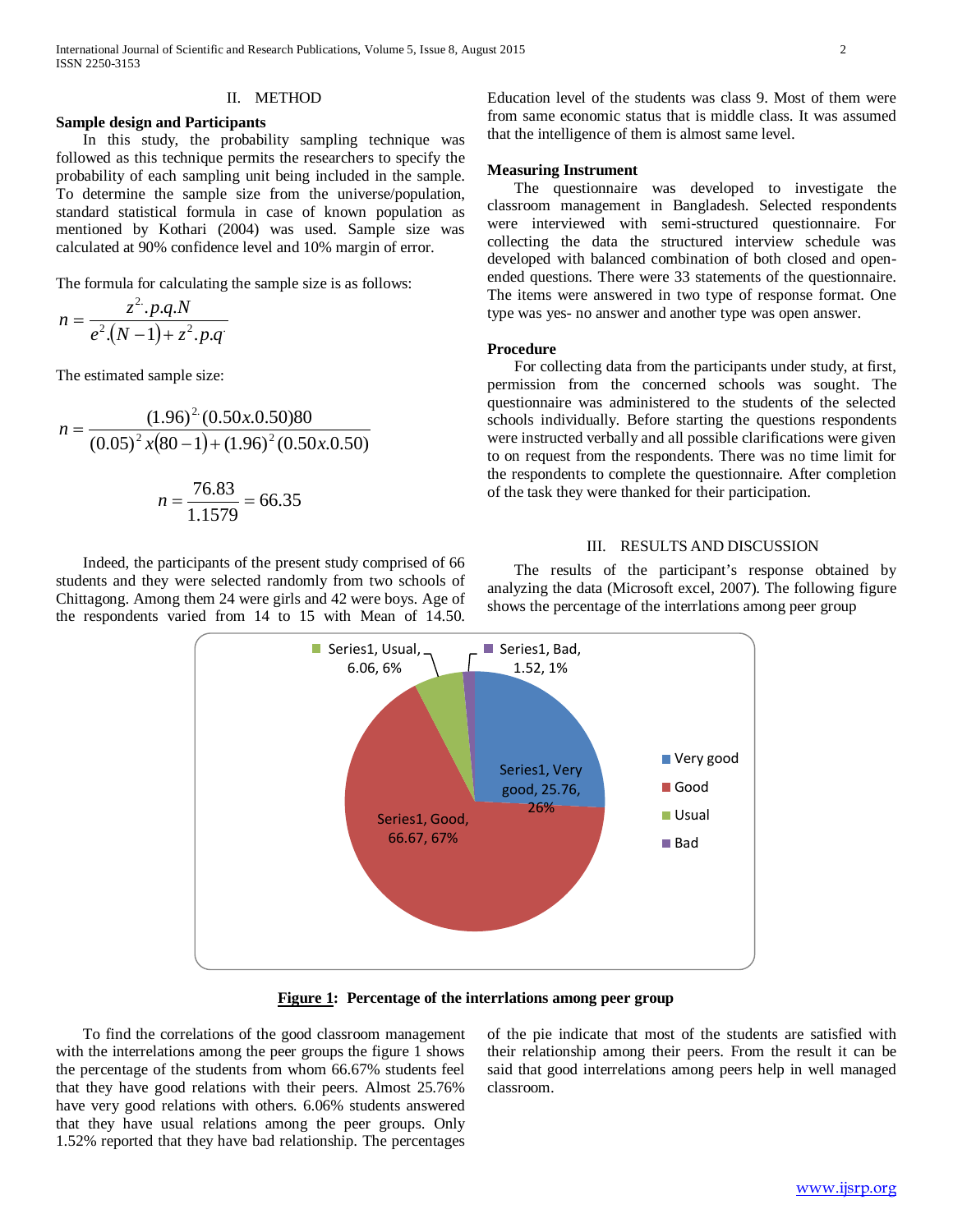| Factors influence the class management          | $Yes(\%)$   | $No(\%)$     |             |
|-------------------------------------------------|-------------|--------------|-------------|
| Regular school going                            | 93.94       | 6.06         |             |
| Attentive                                       | 93.94       | 6.06         |             |
| Good feeling in class session                   | 71.21       | 28.79        |             |
| Favorable environment during class              | 39.39       | 60.61        |             |
| Disturbance of students during class            | 56.06       | 46.06        |             |
| Desire neat and clean class                     | 100         | $\Omega$     |             |
| Feel better in clean classroom                  | 59.1        | 40.9         |             |
| Feel better in adequate light and air           | 71.21       | 28.79        |             |
| Have adequate practical instruments             | 63.64       | 36.36        |             |
| Get health facility                             | 51.52       | 48.48        |             |
| Feel mentally relaxed in class gaps             | 75.76       | 24.24        |             |
| Enjoy the morning shift classes                 | 69.7        | 30.3         |             |
| Enjoy the day shift classes                     | 45.45       | 54.54        |             |
| Have entertainment facility during leisure      | 3.03        | 96.97        |             |
| Have adequate seat                              | 54.55       | 45.45        |             |
| Feel better in organized classroom              | 71.21       | 28.79        |             |
| Any class representative                        | 81.82       | 16.67        |             |
| Representatives have good relations with others | 54.55       | 45.45        |             |
|                                                 | <b>Boys</b> | <b>Girls</b> | <b>Both</b> |
| Disturb the class                               | 4.55        | 18.18        | 77.27       |
|                                                 | 0<<br>10    | 20 > 10      |             |
|                                                 | min.        | min.         |             |
| Break time between classes                      | 92.42       | 7.58         |             |

#### **Table 1: Factors influence the classroom management**

 Besides teacher-student and peer group relationships, there are some environmental and organizational factors which influence the classroom management. The above table (2) summarizes such factors and the percentage of the students who answered against the factors. It is a good matter that around 94% students are regular school going as well as attentive. Maximum students (71.21%) feel good in class session whereas only 28.79% students don't feel like that. 56.06% students disturb during the class. All the students (100%) desire neat and clean classroom. The table also shows that maximum students (71.21%) feel better in adequate light and air in their classroom. It is remarkable that almost 75.76% students feel relaxed during class gaps. From the table it is shown that students do not have any entertainment facility during leisure as 96.97% student's feel like that. It is also remarkable that almost 71.21% feel better in organized classroom which is very much important factor in classroom management. Maximum (77.27%) feel that both boys and girls disturb the class. 92.42% answer that they get less than 10 minutes between classes.

 From all of the data, table, diagram and pie chart we can mention some management lacking which may probably affect the classrooms-

Much of the teachers cannot control the class properly. As a result, it affects the overall classroom management. Teachers must know how to have full control over the students.

- Almost half students make disturbance of the class discipline. They talk to each other during the class sessions which badly affect the classroom discipline as well as good management.
- Our schools do not have adequate practical instruments. Almost 1/3 students feel the lacking of sufficient practical instruments.
- It is really disappointing that students do not get any entertainment facility during leisure. As they are not entertained, they feel bored during class sessions which adversely affect the proper classroom management.
- Almost half students do not get adequate seat facility. They cannot sit properly. So they themselves feel disturbed and also disturb others. To encourage active learning and student involvement, seats must be arranged so students can see each other as well as the teacher. Maximum classroom space must be arranged for proper management.

 These above lacking adversely affect the classroom management in secondary level. Despite these shorting, there are some factors which help the effective classroom management.